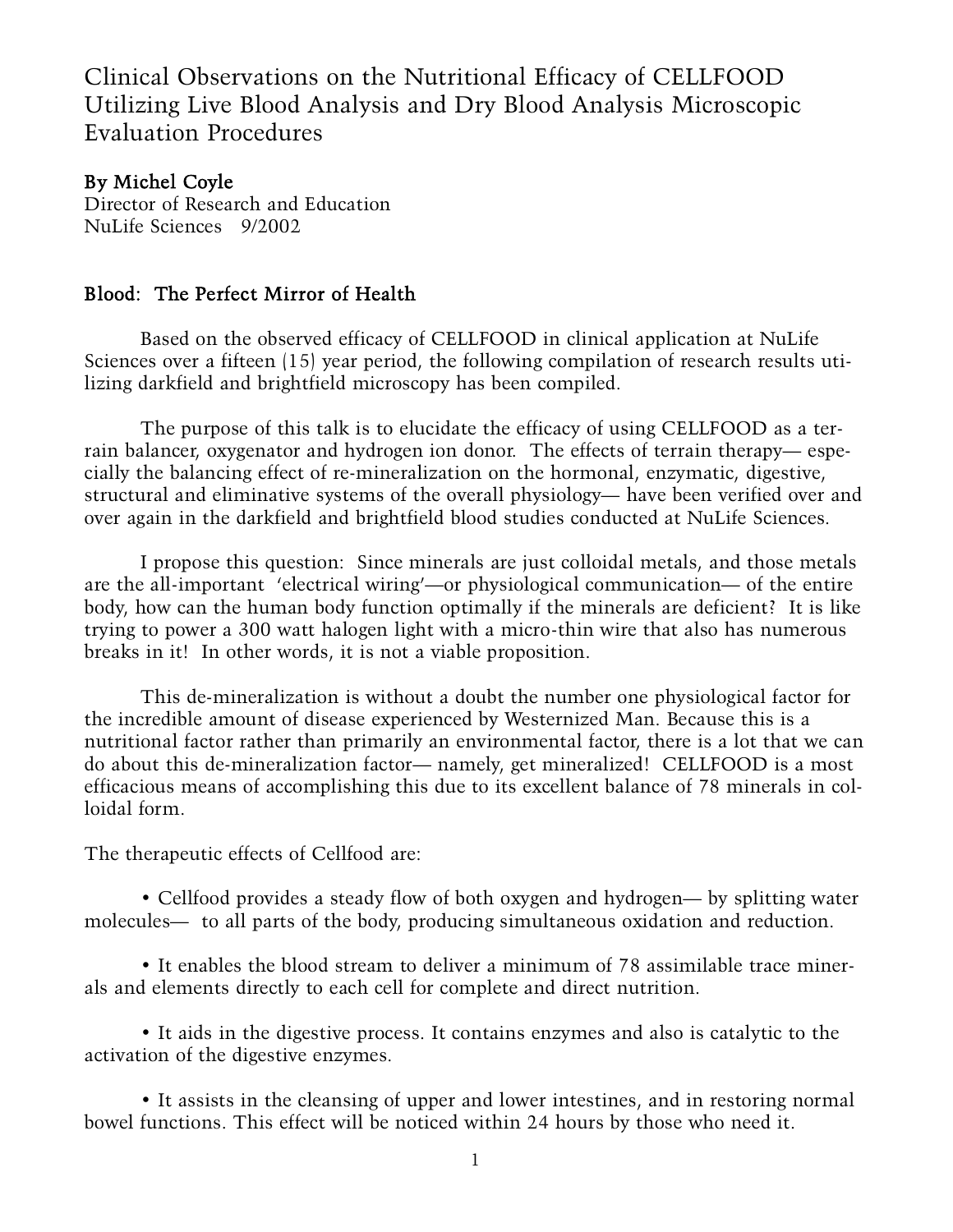Optimal mineralization is the bedrock, the foundation that all other systems of the body are built on. Simply stated, without proper mineralization, none of the physiological (or even emotional, and mental) systems of the body function properly. This factor cannot be overemphasized. Therefore imbalanced pH and the accompanying de-mineralization are the most primary physiological causes of illness and among the main targets of terrain-based therapies. I will now explain the syndrome that accompanies this type of terrain imbalance.

Due to the acidifying and toxifying effects of the common Western diet (malnutrition from less than optimal food sources and poor eating habits), poor elimination, pandemic fungal, viral and bacterial infections (including mycoplasmas and other biological warfare technologies), stress, ELF/EMF and nuclear radiations and environmental chemical toxins, minerals are lost from the system at a rate that far surpasses the amount of minerals that are being consumed and assimilated in the diet. Again, this is due to the We sternized diet and the continual and ongoing degradation of the conventional food sources through chemical fertilizer, herbicide, pesticide, hormone, antibiotic applications. We must also take into account the effects of fractionation of nutrients (removal of some of the plant's vital components in order to produce concentrates for other uses, such as animal feeds, etc.), irradiation, genetic alterations, preservatives, food dyes and coloring agents, "enrichment" from chemically produced vitamin sources, and other numerous additives and preservation techniques.

The overall effect of demineralization, decreased assimilation and poor elimination is poor health, which is characterized in one way by increased resistivity at the electrical level. A telling example of "resistivity" is the fact that an electrode which is running standard 110 current (U.S.) placed in tap water will not light a light-bulb that has the metal end placed in the water. There is too much resistivity in the water itself, which is an insulator. The addition of a small amount of CELLFOOD to the water will cause the bulb to light up immediately, which is an example of "conductivity". This factor is what m a kes "ElectroCulture" techniques and therapies (as they are known, due to the increase of potential electrical conductivity) so rejuvenative and necessary. Therapies that assist in regenerating the body by assisting in establishing the proper and necessary electrical conductivity are therefore often crucial and certainly appropriate. Conductivity is as essential to the body, and to the soil and to all living biological systems, as is the wiring in your domicile is to running lights and appliances. Soil must hold a charge, and the body must also.

The energy can come to the house, but if it cannot be distributed throughout the house there is a huge problem. Such is the role of minerals in the human physiological system. In short, they are the wiring of the body. The electrical energy is stored in the brain and solar plexus, as in a battery which is constantly being recharged through the process of breathing, which circulates energy throughout the system. A complex of chemical reactions are analogous to the communication of the energy throughout the system. The impulses travel along the nerve pathways as information and force, informing the body's functions.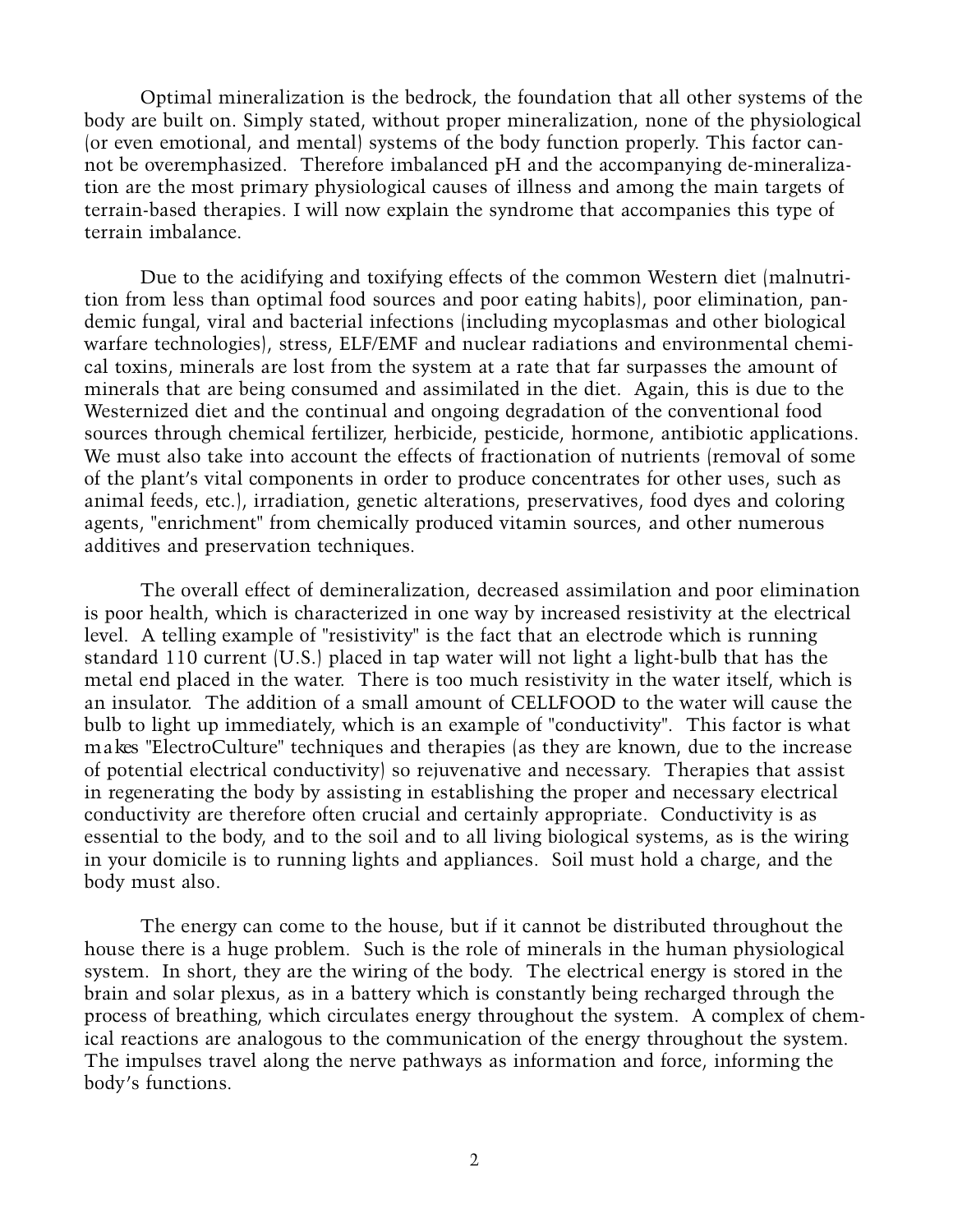Consider this: living without electrical conductivity in the body is the same as living in the dark in your home with no refrigeration, phone, heat, etc. Simply stated, if you are mineral deficient, you will experience a potential myriad of unpleasant symptoms, which will eventually lead to degenerative disease. This syndrome occurs in a cascade effect. When minerals are deficient, the enzymatic systems are dysfunctional and therefore the hormone systems are stressed and imbalanced, and on and on.

To illustrate my point regarding mineralization in biological systems, let me reference the culture of the Vilcambambas who are native to Peru. The Vilcambambas live in an idyllic environment which is situated between two mountain ranges (and therefore in an isolated valley) high in the Andes, in virtual isolation from the rest of the world. They have by far one of the longest life spans of any culture on Earth. Commonly the women bear children into their nineties and propagation occurs well beyond 100 years of age for men. The air is primarily pure and the soil and water have been proven upon testing to have the ideal mineral balance. This includes the plants and animals that are consumed as food. These people do not die of disease and generally just pass away due to accidents, or wear their bodies out and just die in their sleep.

This illustration provokes the question: "In our highly mechanized society, with worldwide pollution from radiations and chemicals which are mounting at a staggering rate, and with the steady decline in the mineral content in commercially produced foods, how can one maintain the proper internal terrain?"

The biological terrain is something that we can have control over. We must just t a ke the necessary steps to "cocoon" ourselves from the negative environmental factors through a number of means, one of which is proper supplementation, along with the optimal diet. This possibility is what makes CELLFOOD such a compelling proposition, due to its ability to "rewire" the body while donating nascent oxygen and hydrogen for burning and building purposes. Hydrogen has been discovered to be a rich source of electrons. The body must produce ATP at a tremendous rate in order to fuel the mitochondrial furnace in the cell and hydrogen is likely the key element in this process.

Ev Story, the inventor of CELLFOOD described the agricultural application of his invention with the term "electro-culture". This description goes hand-in-hand with the present day understanding of the biological terrain. The parallel concept is that a system that is devoid of minerals does not conduct electricity and therefore also does not conduct or store the "chi", or life force of Oriental Medicine.

The definition of the term 'colloidal' is: 'Any particle that will remain suspended in solution". Colloidal solutions tend to lower the surface tension of  $H_2O$ , thereby making the water that they are combined with "wetter". Our observation is that colloidal solutions such as CELLFOOD are capable of increasing hydration in the human physiology at a scale greater than water that has not been processed with CELLFOOD. This has been evidenced through both oral and intravenous applications.

I will not go into the chemistries by which CELLFOOD operates in any depth here due to the fact that there exists presently sufficient background information to substanti-